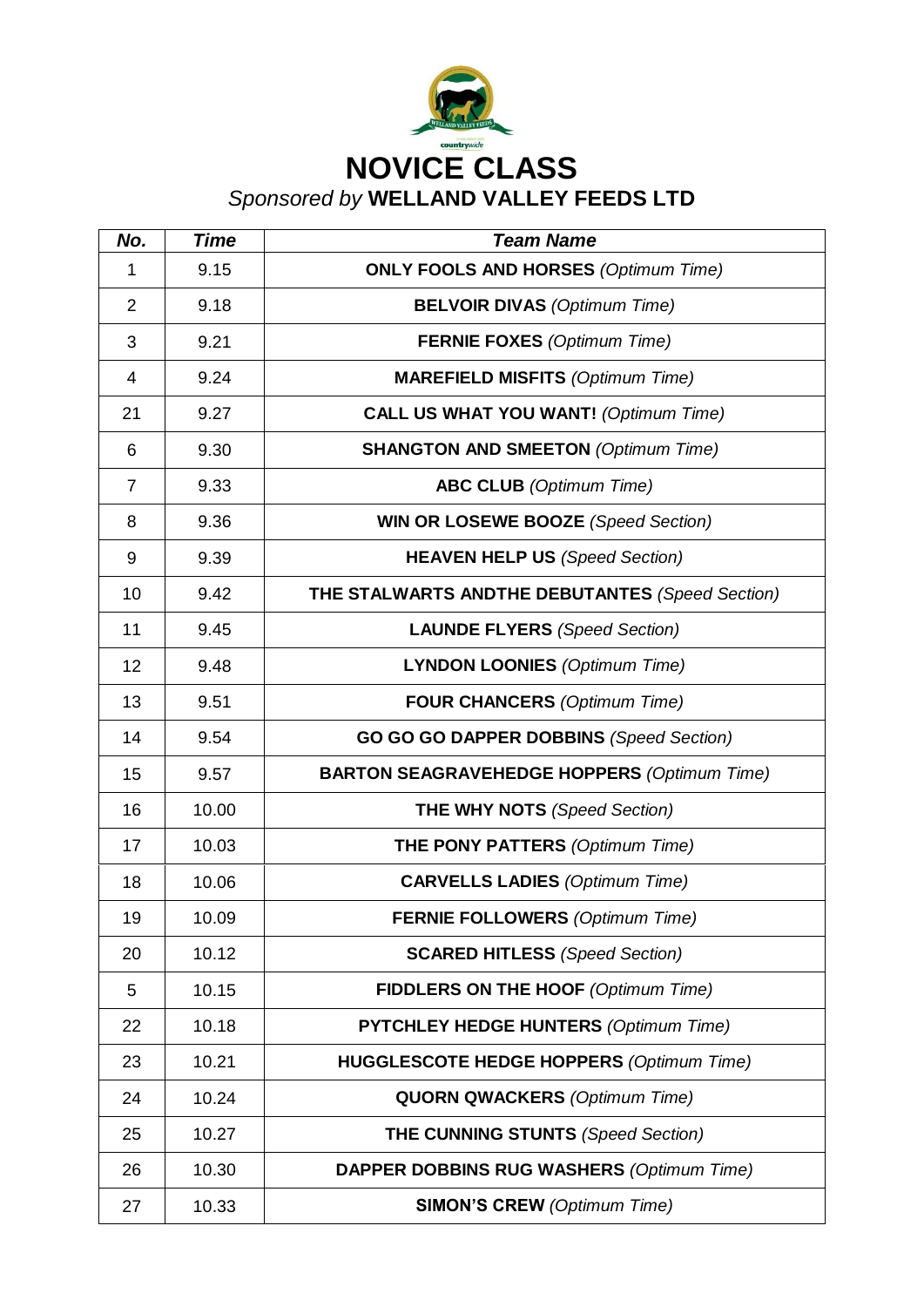| 28 | 10.36 | <b>POYNER'S PLODDERS (Optimum Time)</b>                     |
|----|-------|-------------------------------------------------------------|
| 29 | 10.39 | <b>THE INDESCRIBABLES (Optimum Time)</b>                    |
| 30 | 10.42 | <b>BRIGSTOCK BRIGADE II (Optimum Time)</b>                  |
| 31 | 10.45 | <b>FERNIE FINE FILLIES (Speed Section)</b>                  |
| 32 | 10.48 | <b>COTTSEMORE CHASERS (Optimum Time)</b>                    |
| 33 | 10.51 | <b>FARRIERS FILLIES (Optimum Time)</b>                      |
| 34 | 10.54 | <b>NCH PRIMROSES</b> (Speed Section)                        |
| 35 | 10.57 | <b>STUNTS THAT CANT BE MADE (Speed Section)</b>             |
| 36 | 11.00 | <b>THE BEES KNEES</b> (Optimum Time)                        |
| 37 | 11.03 | <b>DAPPER DOBBINS FOXY LADIES (Optimum Time)</b>            |
| 38 | 11.06 | <b>REBEL RACERS DOING STUNTS (Speed Section)</b>            |
| 39 | 11.09 | <b>WHERE'S WALLY (Speed Section)</b>                        |
| 40 | 11.12 | <b>THE AWAY TEAM</b> (Optimum Time)                         |
| 41 | 11.15 | YEEE HAAA DAPPER DOBBINS (Speed Section)                    |
| 42 | 11.18 |                                                             |
| 43 | 11.21 | <b>POINT TWO TOP SPEC CLOSE SHAVERS 3 (Optimum Time)</b>    |
| 44 | 11.24 | <b>THE ALSO BORINGS (Speed Section)</b>                     |
| 45 | 11.27 | <b>LUDLOW LEAPERS &amp; BANK FARM BABES (Speed Section)</b> |
| 46 | 11.30 | <b>NCH MINI MIXTURES (Speed Section)</b>                    |
| 47 | 11.33 | <b>DAPPER DOBBINS YOUNG GUNS (Speed Section)</b>            |
| 48 | 11.36 | <b>WING AND A PRAYER (Optimum Time)</b>                     |
| 49 | 11.39 | <b>ODD AND SCOTTS (Optimum Time)</b>                        |
| 50 | 11.42 | <b>THE BARNSLEY BABES (Optimum Time)</b>                    |
| 51 | 11.45 | <b>MORE CUNNING STUNTS (Optimum Time)</b>                   |
| 52 | 11.48 | <b>NOTTINGHAM BREWERY DRINKING PARTY (Speed Section)</b>    |
| 53 | 11.51 | <b>YUMMY MUMMIES</b> (Optimum Time)                         |
| 54 | 11.54 | <b>BURLEY BLAZERS</b> (Optimum Time)                        |
| 55 | 11.57 | <b>MORE BORING GORINGS (Speed Section)</b>                  |
| 56 | 12.00 | <b>CHERRY CHASERS</b> (Speed Section)                       |
| 57 | 12.03 | <b>GOD KNOWS</b> (Optimum Time)                             |
| 58 | 12.06 | <b>THE NEARLY UNSTOPPABLES (Optimum Time)</b>               |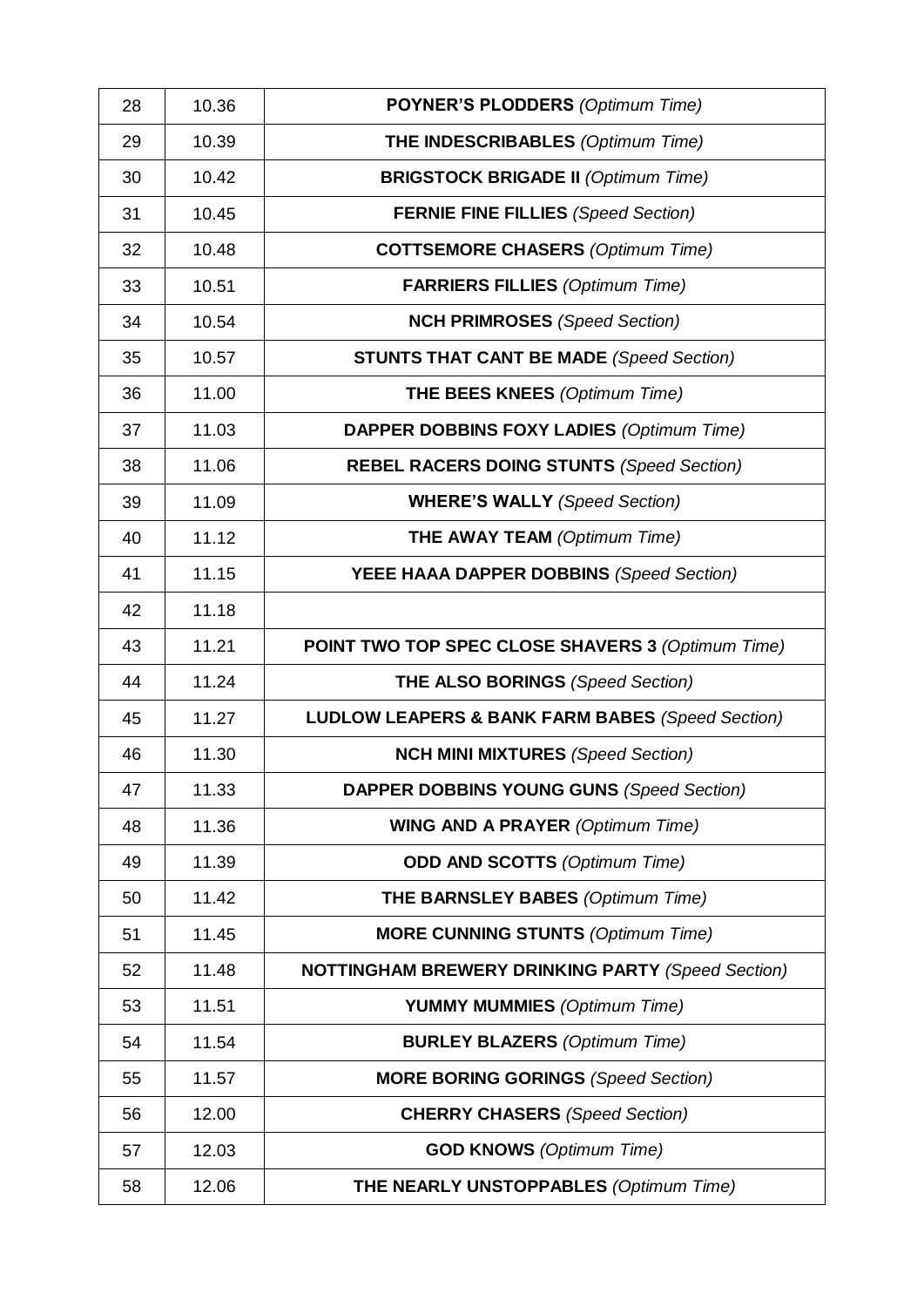

## **OPEN**

*(QUALIFIER for THE GLOBAL RECYCLING SOLUTIONS NATIONAL TEAM CHASE CHAMPIONSHIP 2014)*

| No.            | Time  | Team Name                             |
|----------------|-------|---------------------------------------|
| 1              | 12.24 | <b>LYCETTS; A CLASS ACT</b>           |
| $\overline{2}$ | 12.30 | THE EQUIFORM FARMERS BLOODHOUNDS      |
| 3              | 12.36 | POINT TWO TOP SPEC CLOSE SHAVERS      |
| 4              | 12.42 | <b>RELENTLESS</b>                     |
| 5              | 12.48 | <b>FOX GRANT THRUSTERS</b>            |
| 6              | 12.54 | <b>TEAM RIDE AWAY</b>                 |
| $\overline{7}$ | 13.00 | THE WISHFUL THINKERS                  |
| 8              | 13.06 | <b>BORING GORINGS</b>                 |
| 9              | 13.12 | <b>THE MONSTER TEAM</b>               |
| 10             | 13.18 | <b>POINT TWOTOP SPEC HAIR RAISERS</b> |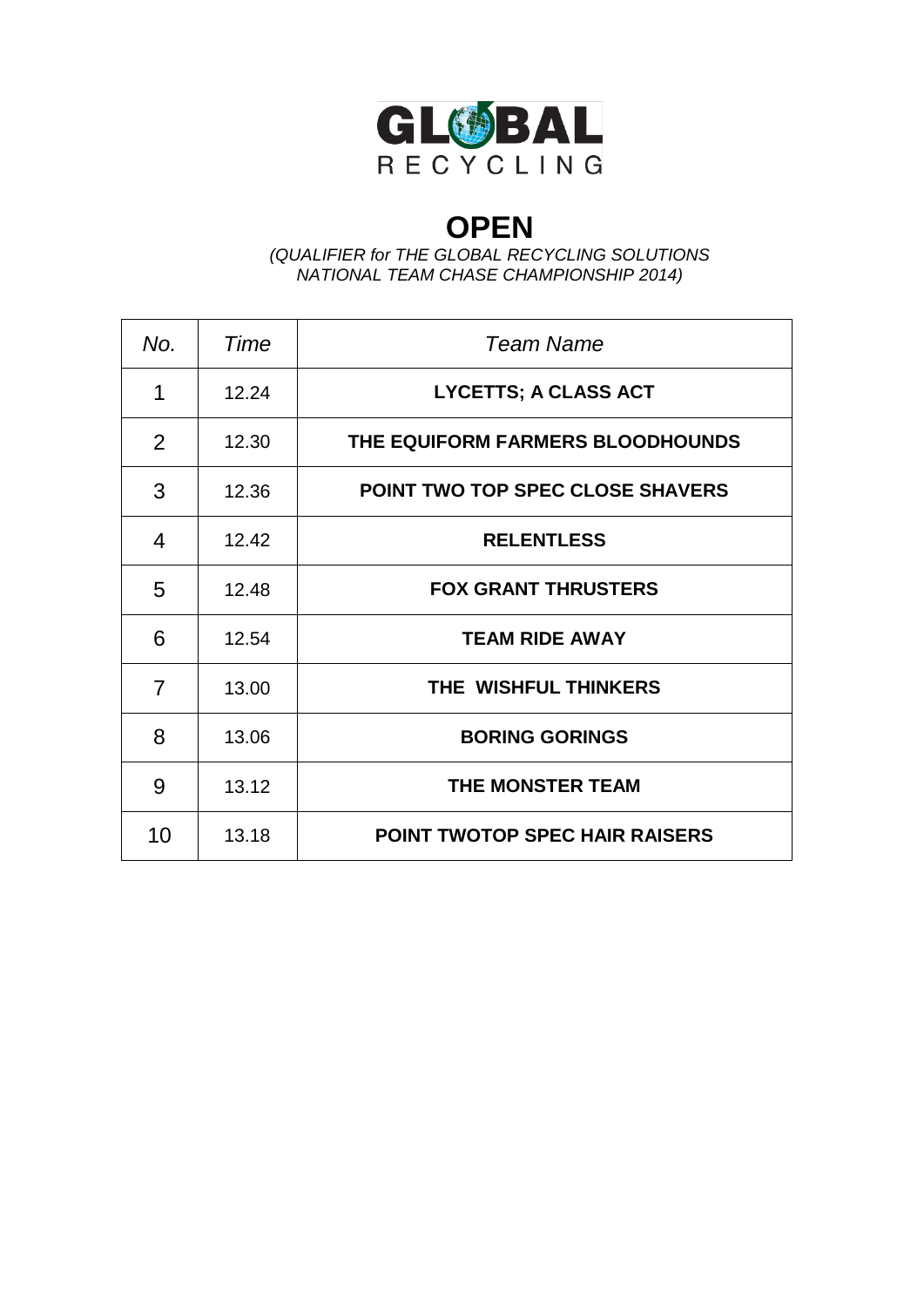

## **UK HUNT TEAM CHASE**

*Sponsored by Fisher German*

| No.            | <b>Time</b> | <b>Team Name</b>                                  |
|----------------|-------------|---------------------------------------------------|
| 1              | 14.30       | <b>QUORN BURLEY BLAZERS</b>                       |
| $\overline{2}$ | 14.34       | <b>WORCESTERSHIRE AWESOME FOURSOME</b>            |
| 3              | 14.37       | <b>FERNIE'S FEARLESS FOUR</b>                     |
| 4              | 14.41       | <b>BLACKMORE VALE 'A'</b>                         |
| 5              | 14.44       | <b>LUDLOW LEMMINGS</b>                            |
| 6              | 14.48       | <b>FERNIE FRONT RUNNERS</b>                       |
| $\overline{7}$ | 14.51       | <b>PYTCHLEY THRUSTERS</b>                         |
| 8              | 14.55       |                                                   |
| 9              | 14.58       | <b>WAVENEY WENCHES</b>                            |
| 10             | 15.02       | <b>COTTESMORE CHASERS</b>                         |
| 11             | 15.05       | <b>HEYTHROP HOOLIGANS</b>                         |
| 12             | 15.09       | <b>WORCESTERSHIRE MASTER &amp; HIS BITCH PACK</b> |
| 13             | 15.12       | <b>WOODLAND PYTCHLEY WARRIORS</b>                 |
| 14             | 15.16       | <b>ATHERSTONE TALLY HO FILLIES &amp; GINGE</b>    |
| 15             | 15.19       | <b>FERNIE FANATICS</b>                            |
| 16             | 15.23       | <b>FERNIE FLYING FOURSOME</b>                     |
| 17             | 15.26       | <b>COTTESMORE CRAFTY FOXES</b>                    |
| 18             | 15.30       | <b>QUORN DRINKING PARTY</b>                       |
| 19             | 15.34       | <b>COTTESMORE HUNNI MONSTERS</b>                  |